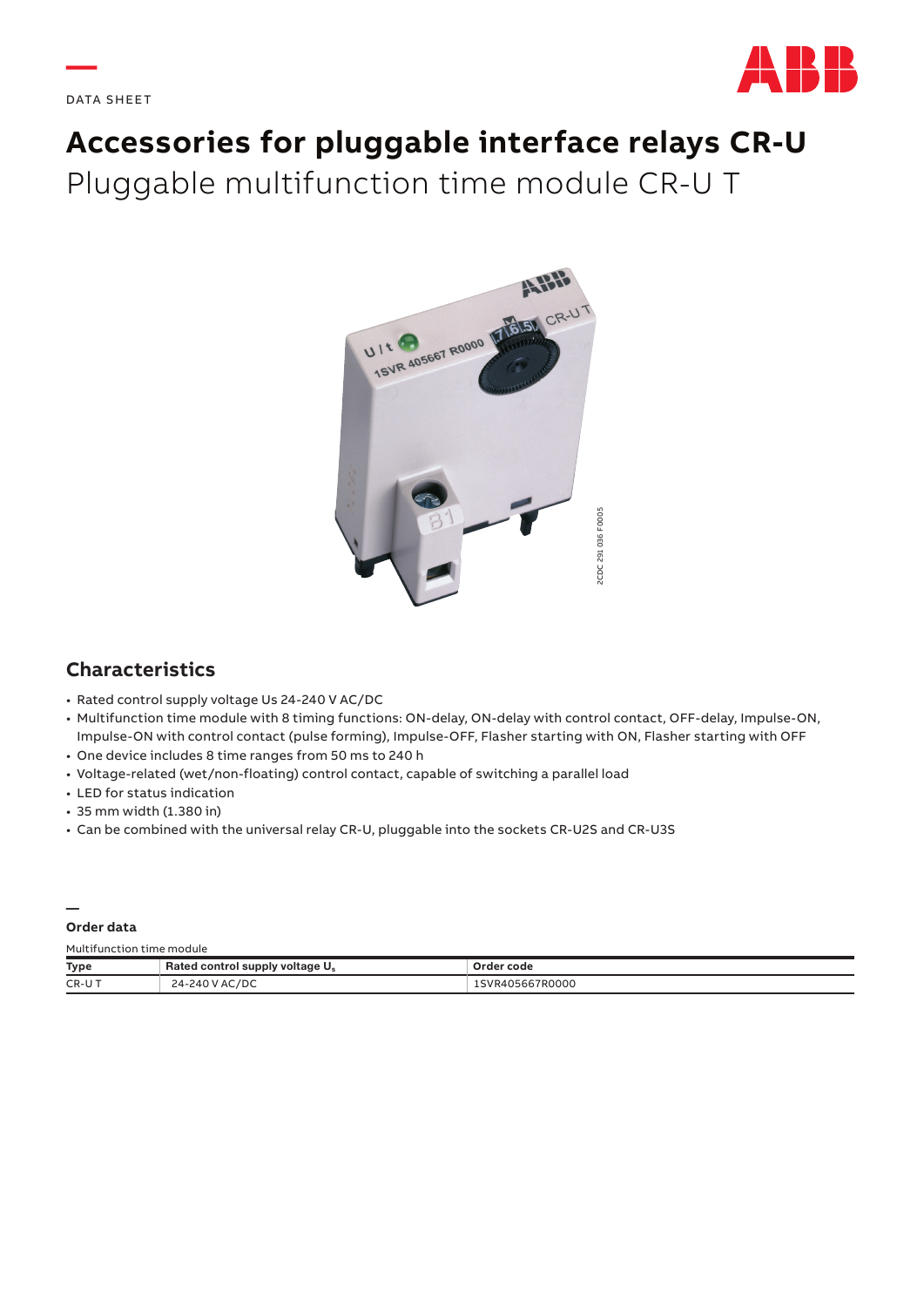# **Functions**

# **Operating controls**



# **Application**

The multifunction time module CR-U T can be plugged into the sockets CR-U2S and CR-U3S for the CR-U range 2- or 3-pole pluggable interface relays. This creates very compact 2- or 3-pole time relays with a rated operational current of up to 10 A. The easy adjustment of the timing function and the time delay via DIP switches, and the fine adjustment of the time delay with the thumbwheel, provide maximum operating convenience.

# **Operating mode**

The CR-U T provides 8 timing functions, adjustable with DIP switches. One of the time delay ranges, from 0.05 s to 240 h, can be selected with other DIP switches. The fine adjustment of the time delay is made via the thumbwheel on the front of the unit.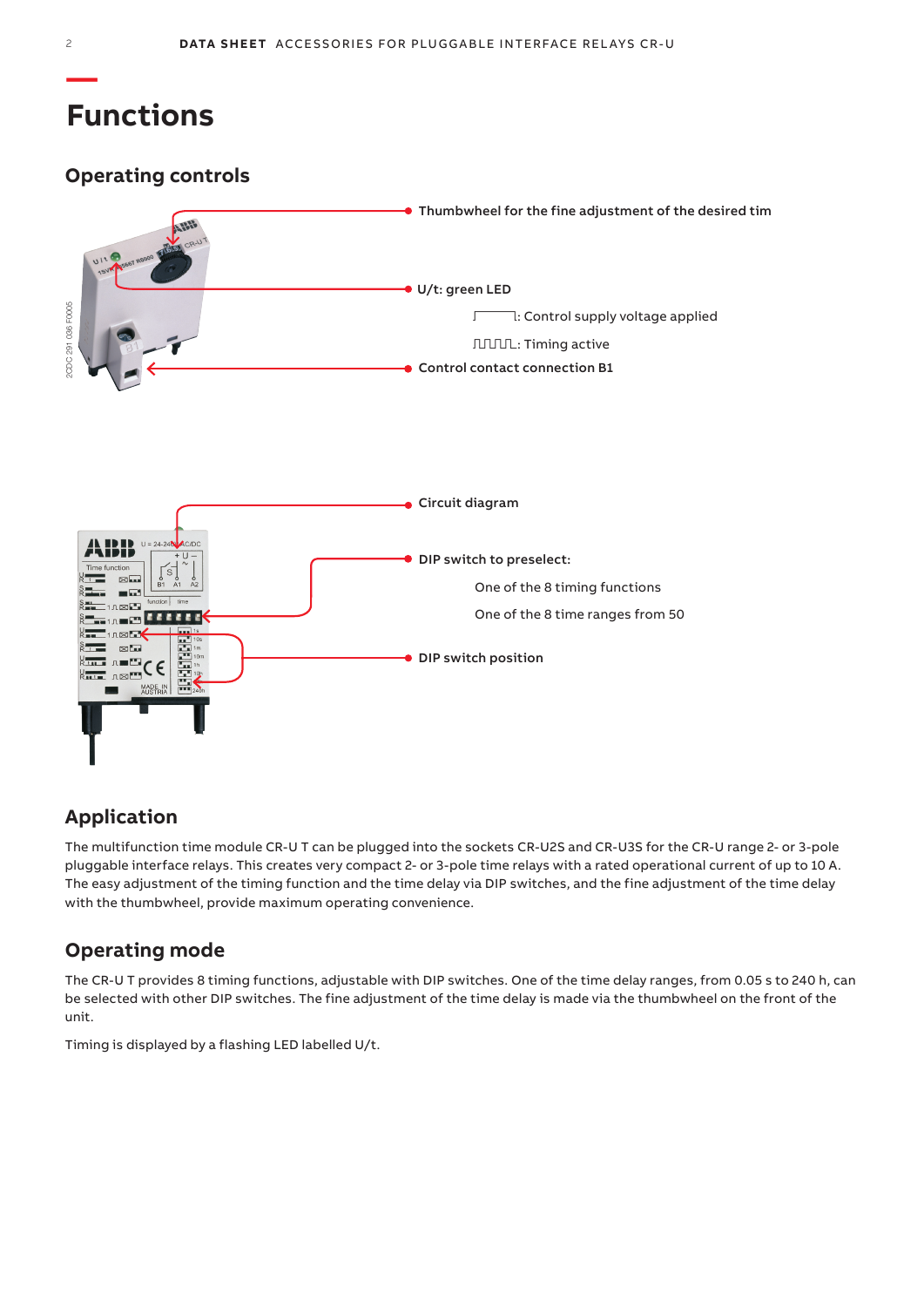# **Function diagrams**

## **ON-delay with control contact to pause timing / store time**

If control contact B1-A1 is open, timing t begins when the control supply voltage Us is applied. The green LED flashes during timing. When the selected time t is complete, the output relay energizes and the flashing green LED turns steady. If  $U_s$  is interrupted, the output relay de-energizes and the time delay is reset. Timing can be paused by closing the control contact. The elapsed time  $t_1$  is stored and continues from this value ( $t_2 = t - t_1$ ) when the control contact is re-opened.



## **ON-delay with control contact to start timing**

This function requires continuous control supply voltage  $U_s$  for timing. Applied  $U_s$  is displayed by the glowing green LED. Timing is controlled by control contact B1-A1. Timing t begins when the control contact closes. The green LED flashes during timing. When the selected time t is complete, the output relay energizes. Opening the control contact de-energizes the output relay. If the control contact opens before the time t is complete, the elapsed time is reset. Timing starts again when the control contact re-closes.



## **OFF-delay with control contact to start timing**

This function requires continuous control supply voltage  $U_s$  for timing. Applied  $U_s$  is displayed by the glowing green LED. Timing is controlled by control contact B1-A1. When the control contact closes, the output relay energizes. Opening the control contact starts timing t. The green LED flashes during timing. When the selected time t is complete, the output relay de-energizes. If the control contact closes before the time t is complete, the elapsed time is reset. Timing starts again when the control contact re-opens.



## **Impulse-ON with control contact to pause timing / store time**

With control contact B1-A1 open, applying the control supply voltage U<sub>s</sub> starts timing t and energizes the output relay. The green LED flashes during timing. When the selected time t is complete, the output relay de-energizes and the flashing green LED turns steady. If  $U_s$  is interrupted, before the time delay is complete, the output relay de-energizes and the time delay is reset. Timing can be paused by closing the control contact. The elapsed time  $t_1$  is stored and continues from this value ( $t_2$  = t  $-t_1$ ) when the control contact is re-opened. The control contact is disabled when the time t is complete.

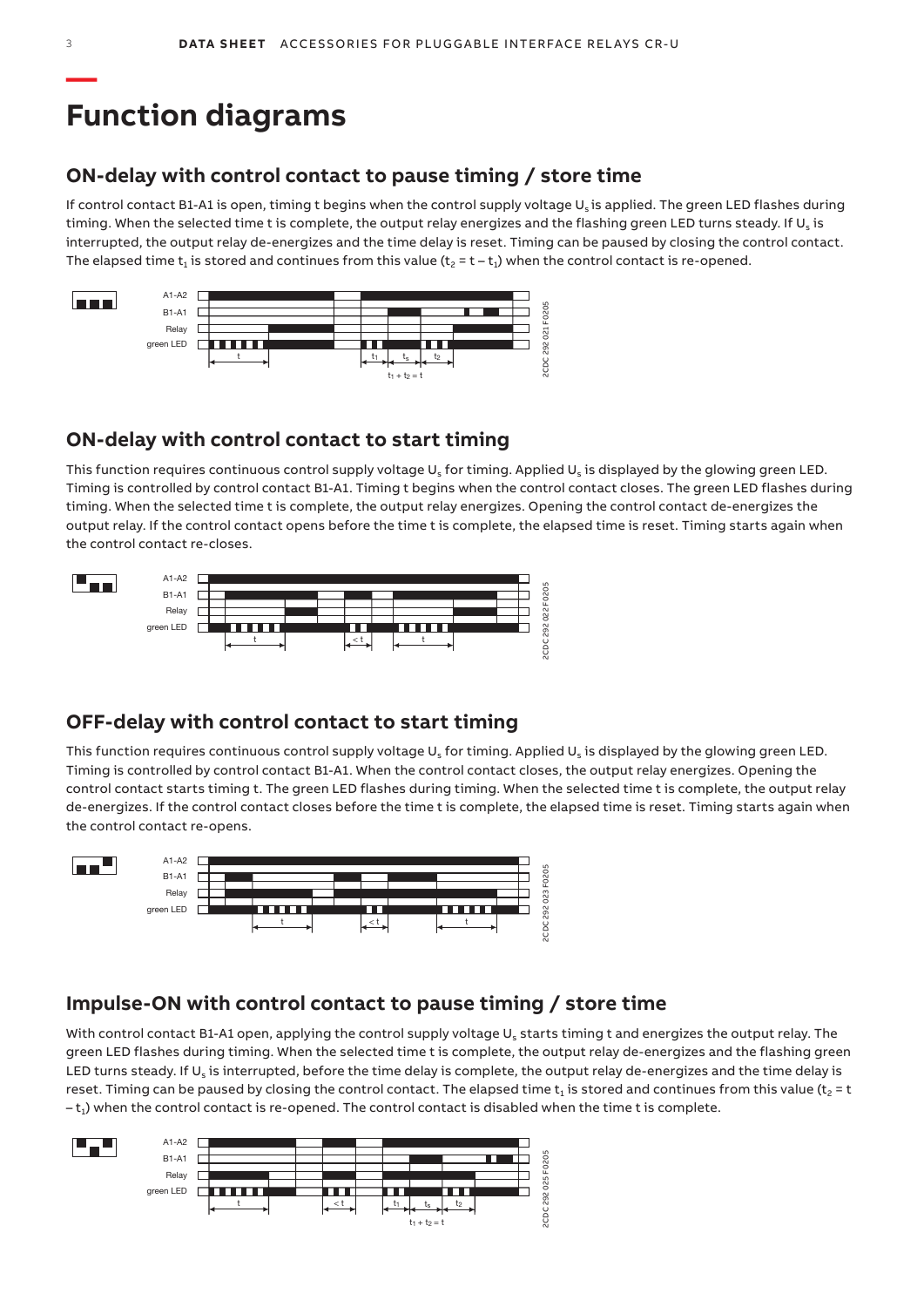## **Impulse-ON with control contact to start timing (pulse forming)**

This function requires continuous control supply voltage  $U_s$  for timing. Applied  $U_s$  is displayed by the glowing green LED. Timing is controlled by control contact B1-A1. Closing the control contact starts timing t and energizes the output relay. The green LED flashes during timing. When the selected time t is complete, the output relay de-energizes. During timing t, the control contact has no influence on the function. Timing does not restart if the control contact is still closed when the time delay t is complete. Re-closing the control contact, after the time t is complete, restarts timing.



## **Impulse-OFF with control contact to start timing**

This function requires continuous control supply voltage  $U_s$  for timing. Applied  $U_s$  is displayed by the glowing green LED. Timing is controlled by control contact B1-A1. Closing the control contact has no influence on the function. Opening the control contact starts timing t and energizes the output relay. The green LED flashes during timing. When the selected time t is complete, the output relay de-energizes. Re-closing the control contact during timing t, does not affect timing. Re-closing and opening the control contact, after the time delay t is complete, restarts timing.



## **Flasher starting with ON**

Applying the control supply voltage U<sub>s</sub> starts timing with symmetrical ON & OFF times. The cycle starts with an ON time first. If  $U_s$  is interrupted, the output relay de-energizes and timing is reset.



## **Flasher starting with OFF**

Applying the control supply voltage U<sub>s</sub> starts timing with symmetrical ON & OFF times. The cycle starts with an OFF time first. If  $U_s$  is interrupted, the output relay de-energizes and timing is reset.

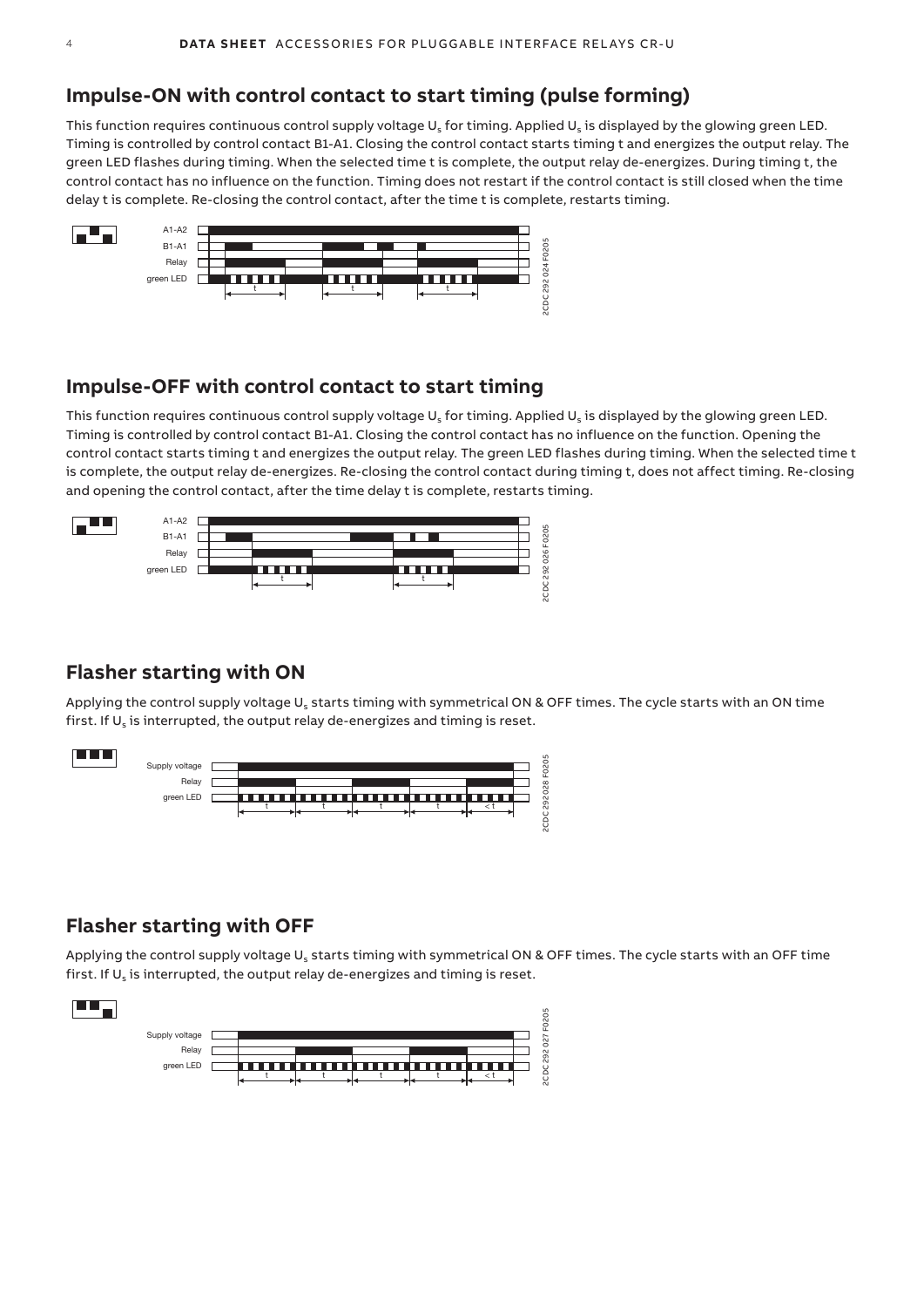# **Electrical connection**



Connection diagram

# **Wiring notes**



- A1-A2 Rated control supply voltage  $U_s$
- B1-A1 Control contact connection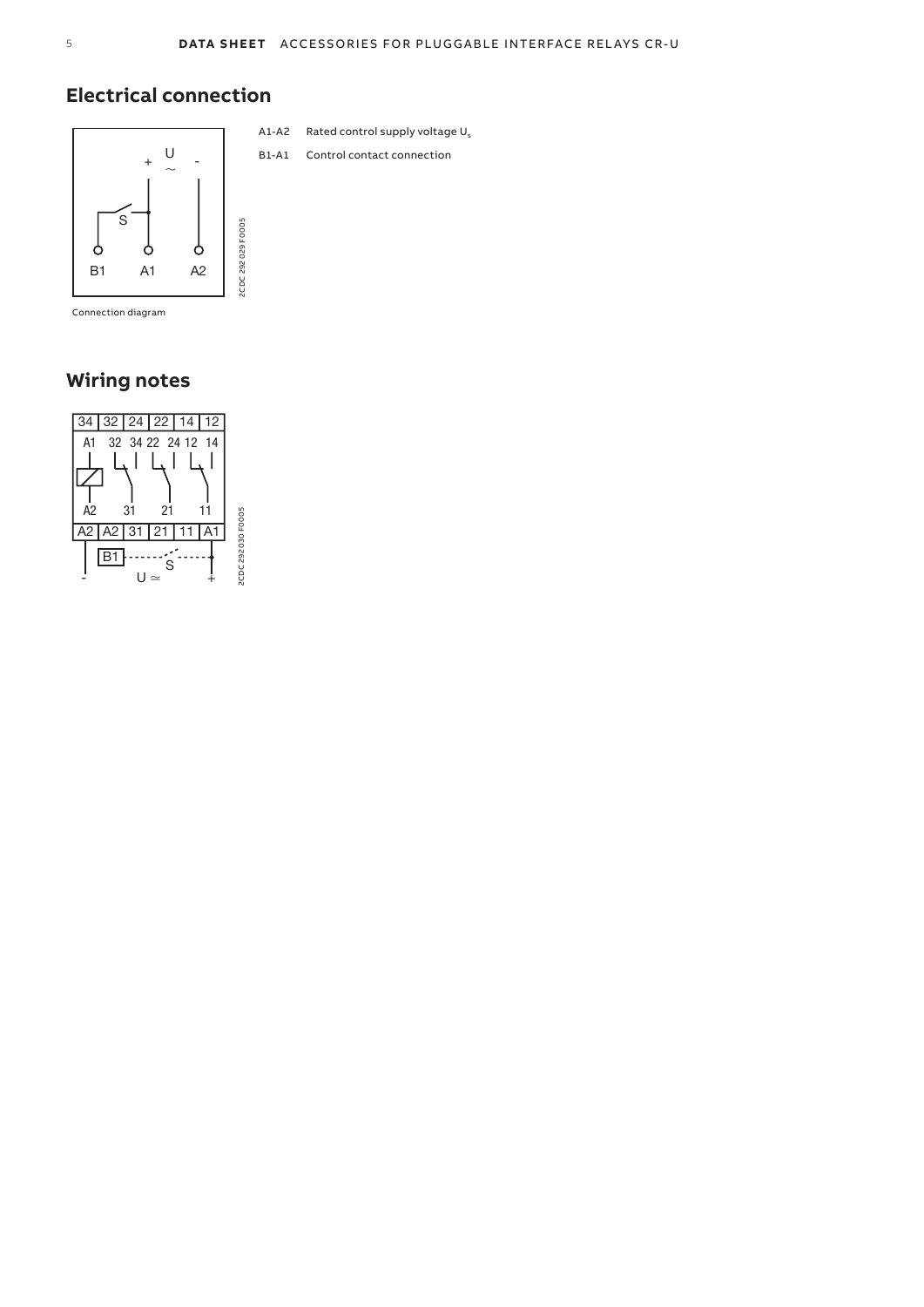# **DIP switches**

| Time ranges |                  | <b>Timing functions</b> |             |                                                                     |
|-------------|------------------|-------------------------|-------------|---------------------------------------------------------------------|
|             | 1 <sub>s</sub>   |                         | ⊠           | ON-delay with control contact to pause timing / store timing        |
|             | 10 <sub>s</sub>  |                         |             | OFF-delay with control contact to start timing                      |
|             | 1 min            |                         | $1\sqrt{2}$ | Impulse-ON with control contact to start timing (pulse)<br>forming) |
|             | $10 \text{ min}$ |                         |             | Impulse-OFF with control contact to start timing                    |
|             | 1 <sub>h</sub>   |                         | 1.TL⊠       | Impulse-ON with control contact to pause timing / store timing      |
|             | 10 <sub>h</sub>  |                         | ⊠           | ON-delay with control contact to start timing                       |
|             | 24 h             |                         |             | Flasher starting with the OFF time                                  |
|             | 240 h            |                         | ⊥।⊠         | Flasher starting with the ON time                                   |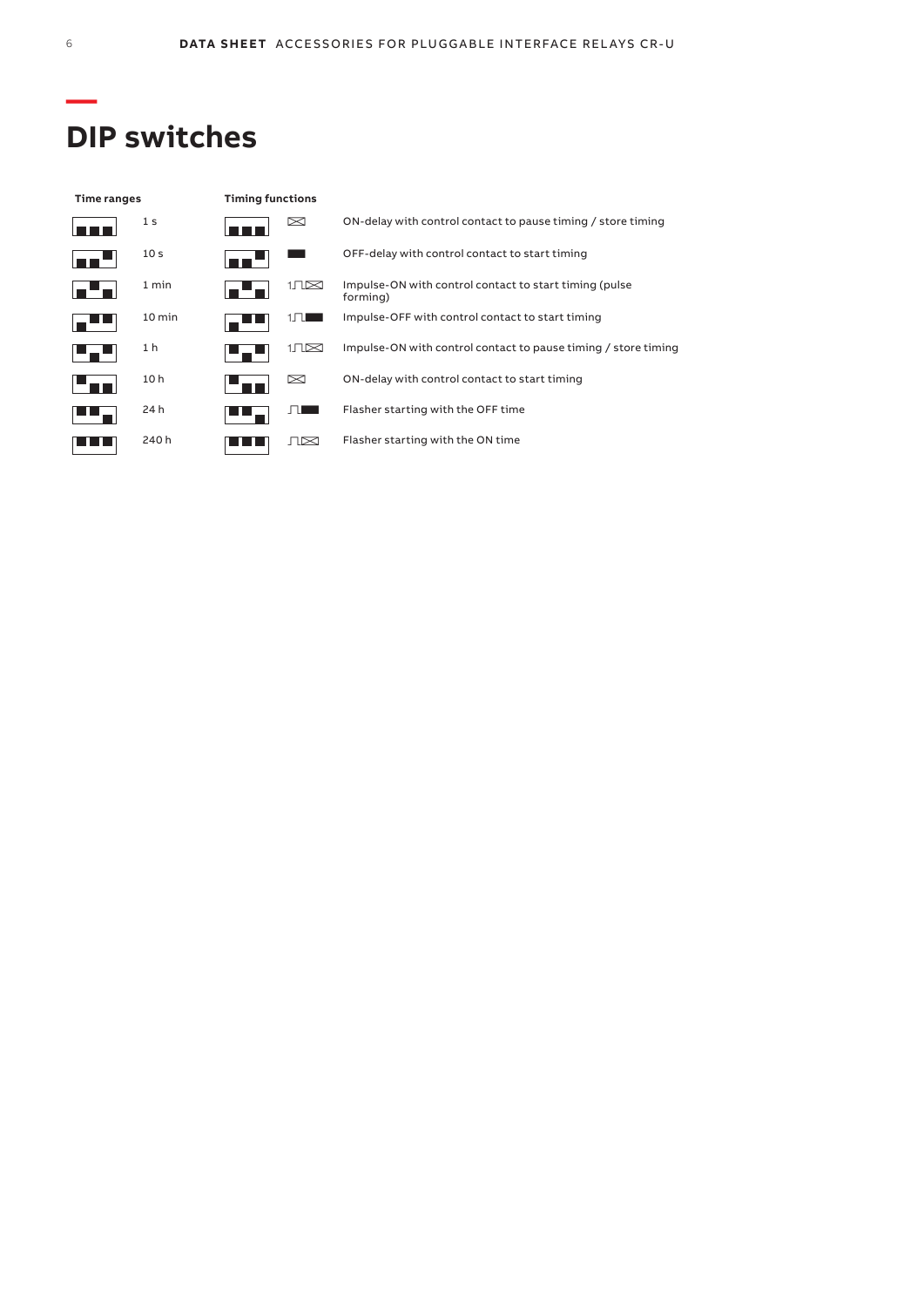# **Technical data —**

### **Input circuit - Supply ciruit**

|                    | CR-UT                   |  |
|--------------------|-------------------------|--|
|                    | $A1-A2$                 |  |
|                    | 24-240 V AC/DC          |  |
|                    | $-15+10%$               |  |
|                    | 45-65 Hz                |  |
| at 24 V DC $\vert$ | 60 mW                   |  |
| at 240 V DC        | 765 mW                  |  |
| at $24$ V AC       | 80 mVA (54 mW)          |  |
| at 230 V AC        | 940 mVA (520 mW)        |  |
|                    | 10 %                    |  |
|                    | $>10$ V AC or $10$ V DC |  |
|                    |                         |  |

#### **Input circuit - Control circuit**

| Control circuit                                         |    | $A1-B1$                                                                              |
|---------------------------------------------------------|----|--------------------------------------------------------------------------------------|
| Control contact connection                              |    | voltage-related                                                                      |
| Load capacity of the control contact connection         |    | capable of switching a parallel load,<br>minimum load 1 VA (0.5 W) at terminal A2-B1 |
| Maximum cable length to the control contact connections |    | 10 m (twisted)                                                                       |
| Minimum control pulse length<br>DC.                     |    | 60 ms                                                                                |
|                                                         | AC | 80 ms                                                                                |
| Recovery time                                           |    | 150 ms                                                                               |

### **Timing circuit**

**—**

| Timing functions                                                          | with control contact<br>to pause timing / store timing | $\boxtimes$ ON-delay,<br>1JIS Impulse-ON                                      |  |
|---------------------------------------------------------------------------|--------------------------------------------------------|-------------------------------------------------------------------------------|--|
|                                                                           | with control contact<br>to start timing                | $\boxtimes$ ON-delay,<br>OFF-delay,<br>1JIS Impulse-ON<br>1JL Impulse-OFF     |  |
|                                                                           | without control contact                                | □ Flasher starting with the ON time,<br>□■ Flasher starting with the OFF time |  |
| Time ranges                                                               | 1 <sub>s</sub>                                         | $50$ ms - 1 s                                                                 |  |
|                                                                           | 10 <sub>s</sub>                                        | 500 ms - 10 s                                                                 |  |
|                                                                           | 1 min                                                  | $3s - 1$ min                                                                  |  |
|                                                                           | 10 min                                                 | $30 s - 10 min$                                                               |  |
|                                                                           | 1 <sub>h</sub>                                         | $3 min - 1 h$                                                                 |  |
|                                                                           | 10 h                                                   | 30 min - 10 h                                                                 |  |
|                                                                           | 24 h                                                   | 72 min - 24 h                                                                 |  |
|                                                                           | 240 h                                                  | 12 h - 240 h                                                                  |  |
| Base accuracy                                                             |                                                        | $\pm 1$ % (of full-scale)                                                     |  |
| Accuracy within the rated control supply voltage U <sub>s</sub> tolerance |                                                        | ٠                                                                             |  |
| Accuracy within the temperature range                                     |                                                        | $≤$ 0.01 % / °C                                                               |  |

### **Output circuit**

**—**

| depending on the universal relay CR-U used |  |  |
|--------------------------------------------|--|--|
|--------------------------------------------|--|--|

**—**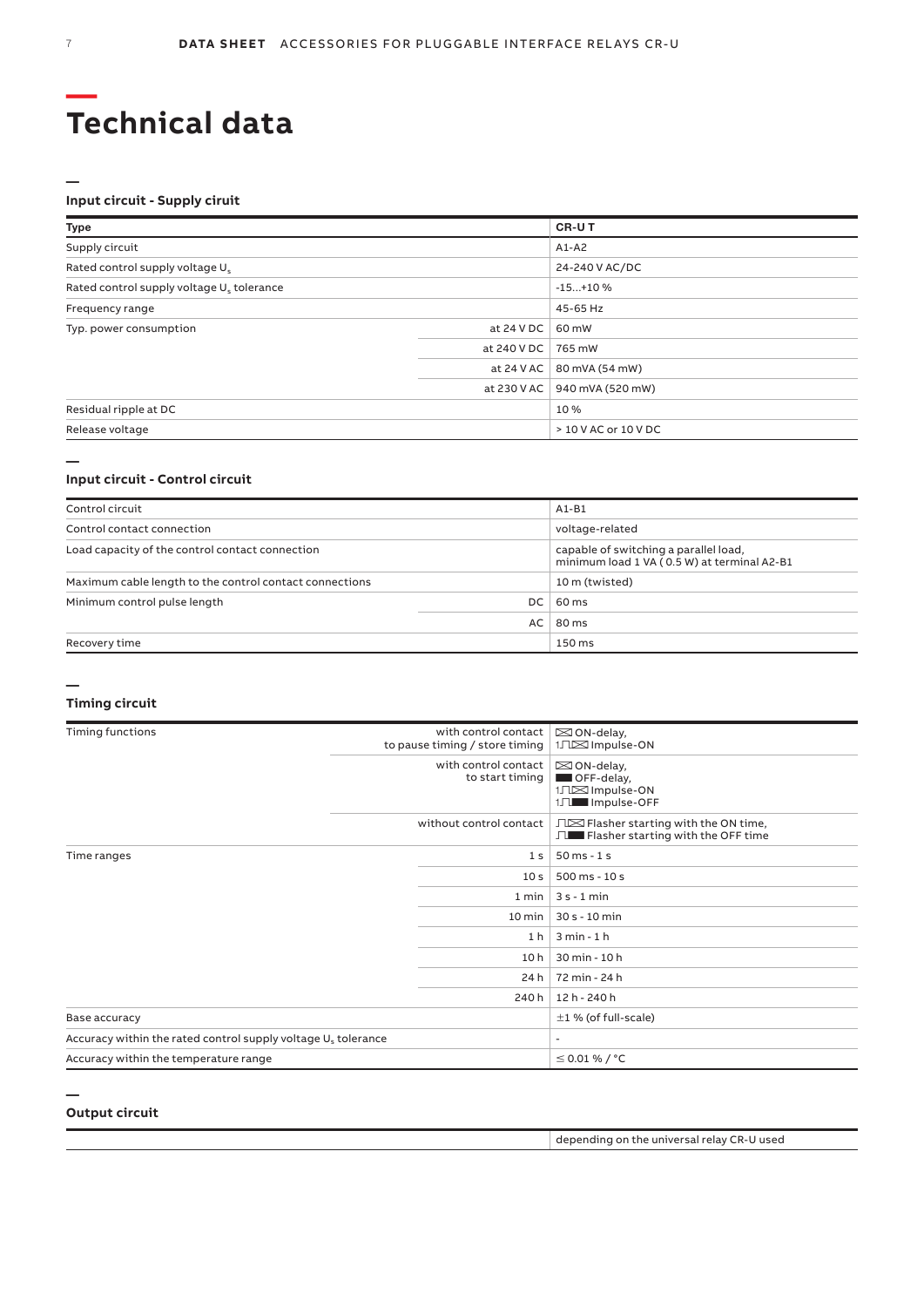#### **Environmental data**

| Ambient temperature range |                      | operation $\vert$ -25+55 °C           |
|---------------------------|----------------------|---------------------------------------|
|                           |                      | storage   -25+70 °C                   |
| Climatic category         | IEC/EN 60721-3-3 3K3 |                                       |
| Pollution degree          |                      | IEC/EN 60664-1   II, III when mounted |

**—**

#### **User interface**

| Indication of operational states |                   |                                                                         |
|----------------------------------|-------------------|-------------------------------------------------------------------------|
| Control supply voltage / timing  | $U/t$ : green LED | L Control supply voltage applied                                        |
|                                  |                   | U/t: green LED $\mid \int_{\mathbb{R}} \int_{\mathbb{R}}$ Timing active |

| <b>Operating controls</b> |                    |
|---------------------------|--------------------|
| Tolerance of setting      | < 5 % (of setting) |

#### **— General data**

| Duty time ED                          | 100 %                                                                   |
|---------------------------------------|-------------------------------------------------------------------------|
| Repeat accuracy (constant parameters) | $0.5$ % or $\pm$ 5 ms                                                   |
| Dimensions ( $W \times H \times D$ )  | when mounted   $35 \times 47 \times 21.5$ mm (1.380 x 1.850 x 0.850 in) |
| Material of enclosure                 | self-extinguishing plastic                                              |
| Degree of protection                  | IP 40                                                                   |
| Mounting                              | pluggable onto socket CR-U2S or CR-U3S<br>IEC/EN 60067-1-18a            |
| Mounting position                     | any                                                                     |

#### **—**

### **Standards/Directives**

| Standards             | IEC/EN 61812-1 |
|-----------------------|----------------|
| Low Voltage Directive | 2014/35/EU     |
| <b>RoHS Directive</b> | 2011/65/EU     |

# **Dimensions**

in mm



2CDC 252 031 F0005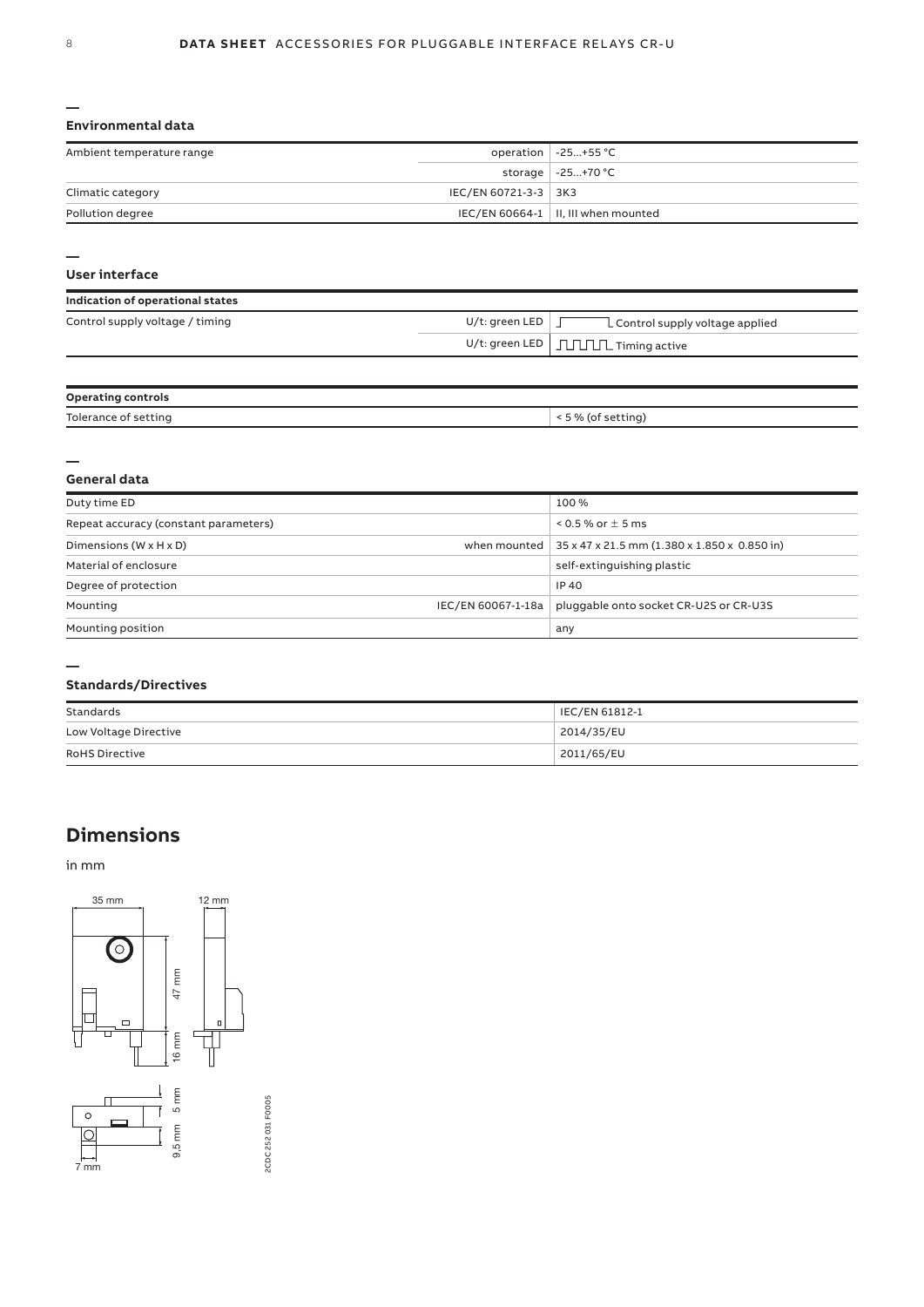# **Further documentation**

| <b>Document title</b>          | Document type     | Document number |
|--------------------------------|-------------------|-----------------|
| Electronic Products and Relays | Technical catalog | 2CDC110004C02xx |
| Sockets CR-U                   | Data sheet        | 2CDC117006D020x |
| Relays CR-U                    | Data sheet        | 2CDC117003D020x |

You can find the documentation on the internet at www.abb.com/lowvoltage -> Automation, control and protection -> Electronic relays and controls

-> Interface relays and optocouplers.

# **CAD system files**

You can find the CAD files for CAD systems at http://abb-control-products.partcommunity.com -> Low Voltage Products & Systems -> Control Products -> Electronic Relays and Controls.